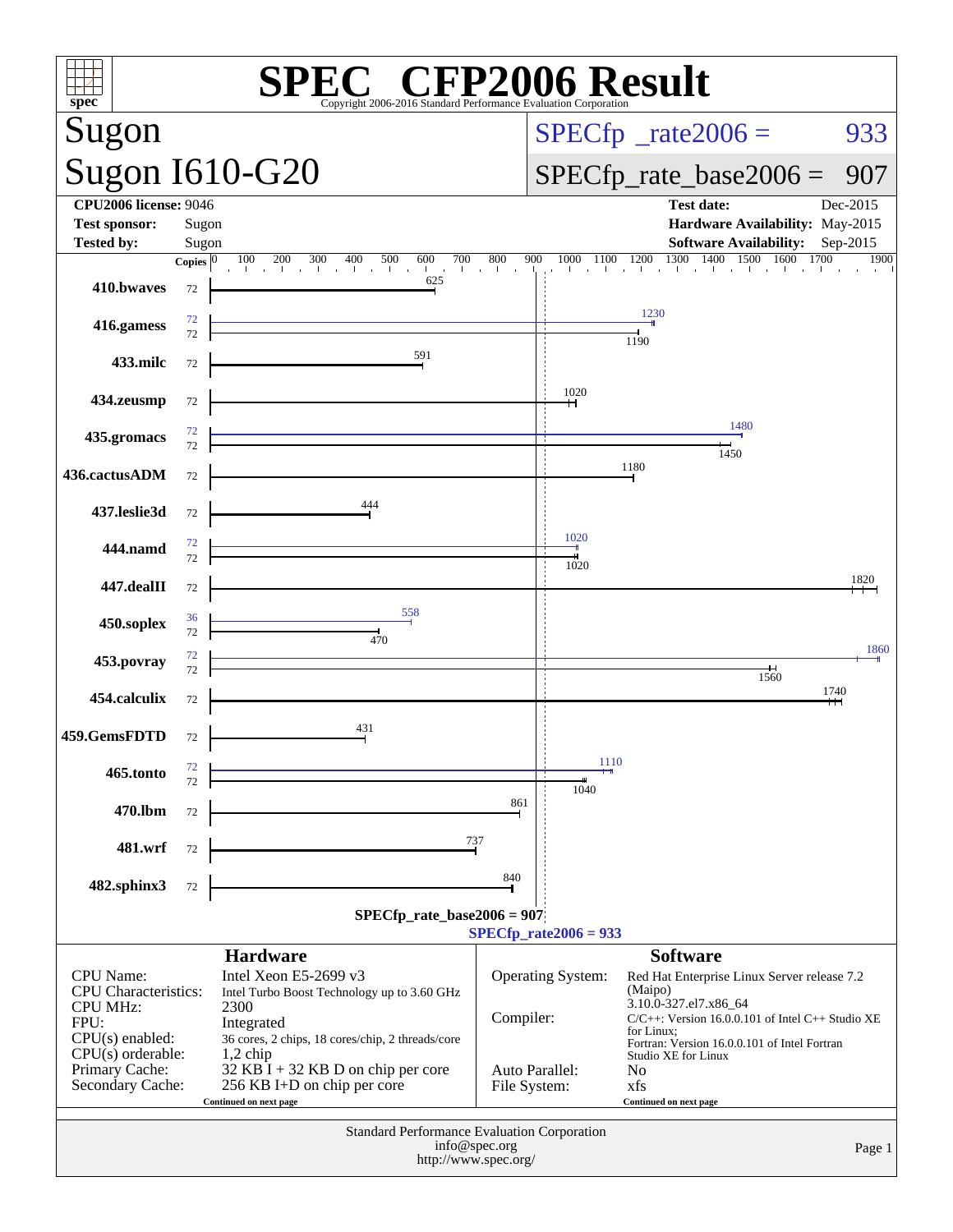

# Sugon Sugon I610-G20

### $SPECTp_rate2006 = 933$

### [SPECfp\\_rate\\_base2006 =](http://www.spec.org/auto/cpu2006/Docs/result-fields.html#SPECfpratebase2006) 907

| <b>CPU2006 license: 9046</b>                                               |                                                                                                                                       |                                                                                    | <b>Test date:</b><br>Dec-2015                                    |
|----------------------------------------------------------------------------|---------------------------------------------------------------------------------------------------------------------------------------|------------------------------------------------------------------------------------|------------------------------------------------------------------|
| <b>Test sponsor:</b>                                                       | Sugon                                                                                                                                 |                                                                                    | Hardware Availability: May-2015                                  |
| <b>Tested by:</b>                                                          | Sugon                                                                                                                                 |                                                                                    | <b>Software Availability:</b><br>$Sep-2015$                      |
| L3 Cache:<br>Other Cache:<br>Memory:<br>Disk Subsystem:<br>Other Hardware: | 45 MB I+D on chip per chip<br>None<br>256 GB (16 x 16 GB 2Rx4 PC4-2400T-R, running at<br>2133 MHz)<br>2 x 250 GB SATA, RAID 0<br>None | <b>System State:</b><br><b>Base Pointers:</b><br>Peak Pointers:<br>Other Software: | Run level 3 (multi-user)<br>$32/64$ -bit<br>$32/64$ -bit<br>None |

#### **[Results Table](http://www.spec.org/auto/cpu2006/Docs/result-fields.html#ResultsTable) [Benchmark](http://www.spec.org/auto/cpu2006/Docs/result-fields.html#Benchmark) [Copies](http://www.spec.org/auto/cpu2006/Docs/result-fields.html#Copies) [Seconds](http://www.spec.org/auto/cpu2006/Docs/result-fields.html#Seconds) [Ratio](http://www.spec.org/auto/cpu2006/Docs/result-fields.html#Ratio) [Seconds](http://www.spec.org/auto/cpu2006/Docs/result-fields.html#Seconds) [Ratio](http://www.spec.org/auto/cpu2006/Docs/result-fields.html#Ratio) [Seconds](http://www.spec.org/auto/cpu2006/Docs/result-fields.html#Seconds) [Ratio](http://www.spec.org/auto/cpu2006/Docs/result-fields.html#Ratio) Base [Copies](http://www.spec.org/auto/cpu2006/Docs/result-fields.html#Copies) [Seconds](http://www.spec.org/auto/cpu2006/Docs/result-fields.html#Seconds) [Ratio](http://www.spec.org/auto/cpu2006/Docs/result-fields.html#Ratio) [Seconds](http://www.spec.org/auto/cpu2006/Docs/result-fields.html#Seconds) [Ratio](http://www.spec.org/auto/cpu2006/Docs/result-fields.html#Ratio) [Seconds](http://www.spec.org/auto/cpu2006/Docs/result-fields.html#Seconds) [Ratio](http://www.spec.org/auto/cpu2006/Docs/result-fields.html#Ratio) Peak** [410.bwaves](http://www.spec.org/auto/cpu2006/Docs/410.bwaves.html) 72 1565 625 1567 624 **[1565](http://www.spec.org/auto/cpu2006/Docs/result-fields.html#Median) [625](http://www.spec.org/auto/cpu2006/Docs/result-fields.html#Median)** 72 1565 625 1567 624 **[1565](http://www.spec.org/auto/cpu2006/Docs/result-fields.html#Median) [625](http://www.spec.org/auto/cpu2006/Docs/result-fields.html#Median)** [416.gamess](http://www.spec.org/auto/cpu2006/Docs/416.gamess.html) 72 1186 1190 1183 1190 **[1185](http://www.spec.org/auto/cpu2006/Docs/result-fields.html#Median) [1190](http://www.spec.org/auto/cpu2006/Docs/result-fields.html#Median)** 72 1140 1240 1148 1230 **[1144](http://www.spec.org/auto/cpu2006/Docs/result-fields.html#Median) [1230](http://www.spec.org/auto/cpu2006/Docs/result-fields.html#Median)** [433.milc](http://www.spec.org/auto/cpu2006/Docs/433.milc.html) 72 1118 591 **[1118](http://www.spec.org/auto/cpu2006/Docs/result-fields.html#Median) [591](http://www.spec.org/auto/cpu2006/Docs/result-fields.html#Median)** 1118 591 72 1118 591 **[1118](http://www.spec.org/auto/cpu2006/Docs/result-fields.html#Median) [591](http://www.spec.org/auto/cpu2006/Docs/result-fields.html#Median)** 1118 591 [434.zeusmp](http://www.spec.org/auto/cpu2006/Docs/434.zeusmp.html) 72 643 1020 **[645](http://www.spec.org/auto/cpu2006/Docs/result-fields.html#Median) [1020](http://www.spec.org/auto/cpu2006/Docs/result-fields.html#Median)** 657 998 72 643 1020 **[645](http://www.spec.org/auto/cpu2006/Docs/result-fields.html#Median) [1020](http://www.spec.org/auto/cpu2006/Docs/result-fields.html#Median)** 657 998 [435.gromacs](http://www.spec.org/auto/cpu2006/Docs/435.gromacs.html) 72 355 1450 362 1420 **[355](http://www.spec.org/auto/cpu2006/Docs/result-fields.html#Median) [1450](http://www.spec.org/auto/cpu2006/Docs/result-fields.html#Median)** 72 **[348](http://www.spec.org/auto/cpu2006/Docs/result-fields.html#Median) [1480](http://www.spec.org/auto/cpu2006/Docs/result-fields.html#Median)** 347 1480 348 1480 [436.cactusADM](http://www.spec.org/auto/cpu2006/Docs/436.cactusADM.html) 72 732 1180 729 1180 **[730](http://www.spec.org/auto/cpu2006/Docs/result-fields.html#Median) [1180](http://www.spec.org/auto/cpu2006/Docs/result-fields.html#Median)** 72 732 1180 729 1180 **[730](http://www.spec.org/auto/cpu2006/Docs/result-fields.html#Median) [1180](http://www.spec.org/auto/cpu2006/Docs/result-fields.html#Median)** [437.leslie3d](http://www.spec.org/auto/cpu2006/Docs/437.leslie3d.html) 72 **[1523](http://www.spec.org/auto/cpu2006/Docs/result-fields.html#Median) [444](http://www.spec.org/auto/cpu2006/Docs/result-fields.html#Median)** 1522 445 1529 443 72 **[1523](http://www.spec.org/auto/cpu2006/Docs/result-fields.html#Median) [444](http://www.spec.org/auto/cpu2006/Docs/result-fields.html#Median)** 1522 445 1529 443 [444.namd](http://www.spec.org/auto/cpu2006/Docs/444.namd.html) 72 565 1020 **[565](http://www.spec.org/auto/cpu2006/Docs/result-fields.html#Median) [1020](http://www.spec.org/auto/cpu2006/Docs/result-fields.html#Median)** 570 1010 72 567 1020 564 1020 **[567](http://www.spec.org/auto/cpu2006/Docs/result-fields.html#Median) [1020](http://www.spec.org/auto/cpu2006/Docs/result-fields.html#Median)** [447.dealII](http://www.spec.org/auto/cpu2006/Docs/447.dealII.html) 72 461 1790 444 1850 **[453](http://www.spec.org/auto/cpu2006/Docs/result-fields.html#Median) [1820](http://www.spec.org/auto/cpu2006/Docs/result-fields.html#Median)** 72 461 1790 444 1850 **[453](http://www.spec.org/auto/cpu2006/Docs/result-fields.html#Median) [1820](http://www.spec.org/auto/cpu2006/Docs/result-fields.html#Median)** [450.soplex](http://www.spec.org/auto/cpu2006/Docs/450.soplex.html) 72 1278 470 1283 468 **[1278](http://www.spec.org/auto/cpu2006/Docs/result-fields.html#Median) [470](http://www.spec.org/auto/cpu2006/Docs/result-fields.html#Median)** 36 538 558 538 558 **[538](http://www.spec.org/auto/cpu2006/Docs/result-fields.html#Median) [558](http://www.spec.org/auto/cpu2006/Docs/result-fields.html#Median)** [453.povray](http://www.spec.org/auto/cpu2006/Docs/453.povray.html) 72 243 1580 246 1560 **[246](http://www.spec.org/auto/cpu2006/Docs/result-fields.html#Median) [1560](http://www.spec.org/auto/cpu2006/Docs/result-fields.html#Median)** 72 206 1860 **[206](http://www.spec.org/auto/cpu2006/Docs/result-fields.html#Median) [1860](http://www.spec.org/auto/cpu2006/Docs/result-fields.html#Median)** 213 1800 [454.calculix](http://www.spec.org/auto/cpu2006/Docs/454.calculix.html) 72 345 1720 **[342](http://www.spec.org/auto/cpu2006/Docs/result-fields.html#Median) [1740](http://www.spec.org/auto/cpu2006/Docs/result-fields.html#Median)** 338 1760 72 345 1720 **[342](http://www.spec.org/auto/cpu2006/Docs/result-fields.html#Median) [1740](http://www.spec.org/auto/cpu2006/Docs/result-fields.html#Median)** 338 1760 [459.GemsFDTD](http://www.spec.org/auto/cpu2006/Docs/459.GemsFDTD.html) 72 1774 431 **[1773](http://www.spec.org/auto/cpu2006/Docs/result-fields.html#Median) [431](http://www.spec.org/auto/cpu2006/Docs/result-fields.html#Median)** 1772 431 72 1774 431 **[1773](http://www.spec.org/auto/cpu2006/Docs/result-fields.html#Median) [431](http://www.spec.org/auto/cpu2006/Docs/result-fields.html#Median)** 1772 431 [465.tonto](http://www.spec.org/auto/cpu2006/Docs/465.tonto.html) 72 677 1050 **[680](http://www.spec.org/auto/cpu2006/Docs/result-fields.html#Median) [1040](http://www.spec.org/auto/cpu2006/Docs/result-fields.html#Median)** 684 1040 72 634 1120 **[636](http://www.spec.org/auto/cpu2006/Docs/result-fields.html#Median) [1110](http://www.spec.org/auto/cpu2006/Docs/result-fields.html#Median)** 647 1090 [470.lbm](http://www.spec.org/auto/cpu2006/Docs/470.lbm.html) 72 1150 861 **[1148](http://www.spec.org/auto/cpu2006/Docs/result-fields.html#Median) [861](http://www.spec.org/auto/cpu2006/Docs/result-fields.html#Median)** 1148 862 72 1150 861 **[1148](http://www.spec.org/auto/cpu2006/Docs/result-fields.html#Median) [861](http://www.spec.org/auto/cpu2006/Docs/result-fields.html#Median)** 1148 862 [481.wrf](http://www.spec.org/auto/cpu2006/Docs/481.wrf.html) 72 1092 736 **[1091](http://www.spec.org/auto/cpu2006/Docs/result-fields.html#Median) [737](http://www.spec.org/auto/cpu2006/Docs/result-fields.html#Median)** 1088 739 72 1092 736 **[1091](http://www.spec.org/auto/cpu2006/Docs/result-fields.html#Median) [737](http://www.spec.org/auto/cpu2006/Docs/result-fields.html#Median)** 1088 739 [482.sphinx3](http://www.spec.org/auto/cpu2006/Docs/482.sphinx3.html) 72 **[1670](http://www.spec.org/auto/cpu2006/Docs/result-fields.html#Median) [840](http://www.spec.org/auto/cpu2006/Docs/result-fields.html#Median)** 1667 842 1675 838 72 **[1670](http://www.spec.org/auto/cpu2006/Docs/result-fields.html#Median) [840](http://www.spec.org/auto/cpu2006/Docs/result-fields.html#Median)** 1667 842 1675 838

Results appear in the [order in which they were run.](http://www.spec.org/auto/cpu2006/Docs/result-fields.html#RunOrder) Bold underlined text [indicates a median measurement.](http://www.spec.org/auto/cpu2006/Docs/result-fields.html#Median)

#### **[Submit Notes](http://www.spec.org/auto/cpu2006/Docs/result-fields.html#SubmitNotes)**

 The numactl mechanism was used to bind copies to processors. The config file option 'submit' was used to generate numactl commands to bind each copy to a specific processor. For details, please see the config file.

### **[Operating System Notes](http://www.spec.org/auto/cpu2006/Docs/result-fields.html#OperatingSystemNotes)**

Stack size set to unlimited using "ulimit -s unlimited"

### **[Platform Notes](http://www.spec.org/auto/cpu2006/Docs/result-fields.html#PlatformNotes)**

 BIOS configuration: Set Energy Performance set to Performance Set QPI (QuickPath Interconnect) Snoop Mode as "Home Snoop"(set COD disabled and Early Snoop Disabled) Continued on next page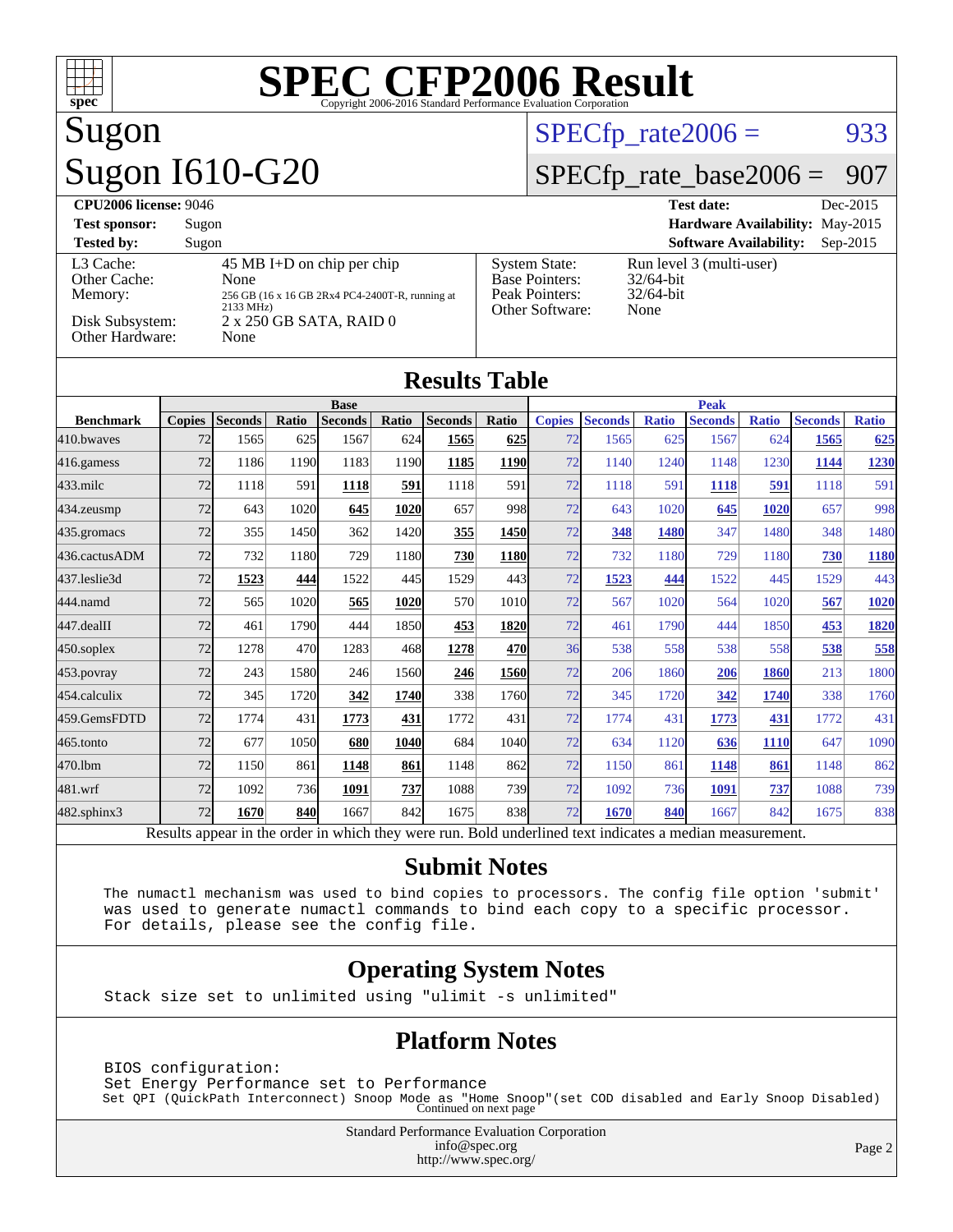

# Sugon Sugon I610-G20

 $SPECTp\_rate2006 = 933$ 

[SPECfp\\_rate\\_base2006 =](http://www.spec.org/auto/cpu2006/Docs/result-fields.html#SPECfpratebase2006) 907

**[CPU2006 license:](http://www.spec.org/auto/cpu2006/Docs/result-fields.html#CPU2006license)** 9046 **[Test date:](http://www.spec.org/auto/cpu2006/Docs/result-fields.html#Testdate)** Dec-2015 **[Test sponsor:](http://www.spec.org/auto/cpu2006/Docs/result-fields.html#Testsponsor)** Sugon **[Hardware Availability:](http://www.spec.org/auto/cpu2006/Docs/result-fields.html#HardwareAvailability)** May-2015 **[Tested by:](http://www.spec.org/auto/cpu2006/Docs/result-fields.html#Testedby)** Sugon **[Software Availability:](http://www.spec.org/auto/cpu2006/Docs/result-fields.html#SoftwareAvailability)** Sep-2015

#### **[Platform Notes \(Continued\)](http://www.spec.org/auto/cpu2006/Docs/result-fields.html#PlatformNotes)**

Standard Performance Evaluation Corporation [info@spec.org](mailto:info@spec.org) <http://www.spec.org/> POR Disabled DDR speed set at 2133 MHz Baseboard Management Controller used to adjust the fan speed to performance mode Sysinfo program /home/cpu2006/config/sysinfo.rev6914 \$Rev: 6914 \$ \$Date:: 2014-06-25 #\$ e3fbb8667b5a285932ceab81e28219e1 running on localhost Thu Dec 31 14:41:24 2015 This section contains SUT (System Under Test) info as seen by some common utilities. To remove or add to this section, see: <http://www.spec.org/cpu2006/Docs/config.html#sysinfo> From /proc/cpuinfo model name : Intel $(R)$  Xeon $(R)$  CPU E5-2699 v3 @ 2.30GHz 2 "physical id"s (chips) 72 "processors" cores, siblings (Caution: counting these is hw and system dependent. The following excerpts from /proc/cpuinfo might not be reliable. Use with caution.) cpu cores : 18 siblings : 36 physical 0: cores 0 1 2 3 4 8 9 10 11 16 17 18 19 20 24 25 26 27 physical 1: cores 0 1 2 3 4 8 9 10 11 16 17 18 19 20 24 25 26 27 cache size : 23040 KB From /proc/meminfo<br>MemTotal: 264032592 kB HugePages\_Total: 0<br>Hugepagesize: 2048 kB Hugepagesize: From /etc/\*release\* /etc/\*version\* os-release: NAME="Red Hat Enterprise Linux Server" VERSION="7.2 (Maipo)" ID="rhel" ID\_LIKE="fedora" VERSION\_ID="7.2" PRETTY\_NAME="Red Hat Enterprise Linux Server 7.2 (Maipo)" ANSI\_COLOR="0;31" CPE\_NAME="cpe:/o:redhat:enterprise\_linux:7.2:GA:server" redhat-release: Red Hat Enterprise Linux Server release 7.2 (Maipo) system-release: Red Hat Enterprise Linux Server release 7.2 (Maipo) system-release-cpe: cpe:/o:redhat:enterprise\_linux:7.2:ga:server uname -a: Linux localhost 3.10.0-327.el7.x86\_64 #1 SMP Thu Oct 29 17:29:29 EDT 2015 x86\_64 x86\_64 x86\_64 GNU/Linux run-level 3 Dec 30 05:39 SPEC is set to: /home/cpu2006 Filesystem Type Size Used Avail Use% Mounted on /dev/mapper/rhel-home xfs 875G 245G 630G 28% /home Continued on next page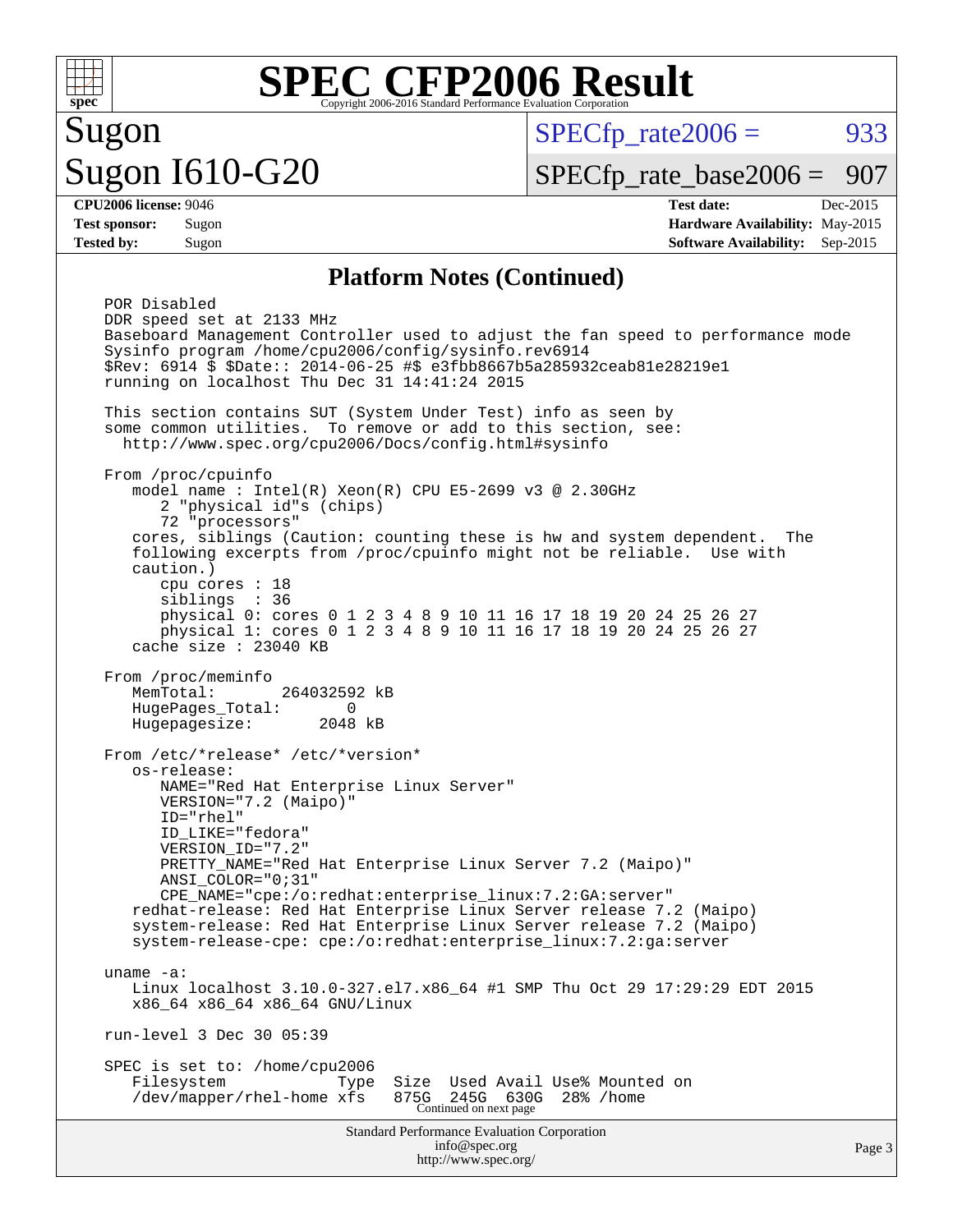

 $SPECTp\_rate2006 = 933$ 

# Sugon Sugon I610-G20

[SPECfp\\_rate\\_base2006 =](http://www.spec.org/auto/cpu2006/Docs/result-fields.html#SPECfpratebase2006) 907

**[CPU2006 license:](http://www.spec.org/auto/cpu2006/Docs/result-fields.html#CPU2006license)** 9046 **[Test date:](http://www.spec.org/auto/cpu2006/Docs/result-fields.html#Testdate)** Dec-2015 **[Test sponsor:](http://www.spec.org/auto/cpu2006/Docs/result-fields.html#Testsponsor)** Sugon **[Hardware Availability:](http://www.spec.org/auto/cpu2006/Docs/result-fields.html#HardwareAvailability)** May-2015 **[Tested by:](http://www.spec.org/auto/cpu2006/Docs/result-fields.html#Testedby)** Sugon **[Software Availability:](http://www.spec.org/auto/cpu2006/Docs/result-fields.html#SoftwareAvailability)** Sep-2015

#### **[Platform Notes \(Continued\)](http://www.spec.org/auto/cpu2006/Docs/result-fields.html#PlatformNotes)**

Additional information from dmidecode:

 Warning: Use caution when you interpret this section. The 'dmidecode' program reads system data which is "intended to allow hardware to be accurately determined", but the intent may not be met, as there are frequent changes to hardware, firmware, and the "DMTF SMBIOS" standard.

 BIOS American Megatrends Inc. 097 09/15/2015 Memory: 16x Hynix Semiconductor HMA42GR7AFR4N-UH 16 GB 2 rank 2400 MHz, configured at 2133 MHz 8x NO DIMM NO DIMM

(End of data from sysinfo program)

#### **[General Notes](http://www.spec.org/auto/cpu2006/Docs/result-fields.html#GeneralNotes)**

Environment variables set by runspec before the start of the run: LD\_LIBRARY\_PATH = "/home/cpu2006/libs/32:/home/cpu2006/libs/64:/home/cpu2006/sh"

 Binaries compiled on a system with 1x Intel Core i5-4670K CPU + 32GB memory using RedHat EL 7.1 Transparent Huge Pages enabled with: echo always > /sys/kernel/mm/transparent\_hugepage/enabled Filesystem page cache cleared with:<br>echo 1> /proc/sys/vm/drop cac /proc/sys/vm/drop\_caches runspec command invoked through numactl i.e.: numactl --interleave=all runspec <etc>

# **[Base Compiler Invocation](http://www.spec.org/auto/cpu2006/Docs/result-fields.html#BaseCompilerInvocation)**

[C benchmarks](http://www.spec.org/auto/cpu2006/Docs/result-fields.html#Cbenchmarks):  $icc$   $-m64$ 

[C++ benchmarks:](http://www.spec.org/auto/cpu2006/Docs/result-fields.html#CXXbenchmarks) [icpc -m64](http://www.spec.org/cpu2006/results/res2016q1/cpu2006-20160103-38542.flags.html#user_CXXbase_intel_icpc_64bit_bedb90c1146cab66620883ef4f41a67e)

[Fortran benchmarks](http://www.spec.org/auto/cpu2006/Docs/result-fields.html#Fortranbenchmarks): [ifort -m64](http://www.spec.org/cpu2006/results/res2016q1/cpu2006-20160103-38542.flags.html#user_FCbase_intel_ifort_64bit_ee9d0fb25645d0210d97eb0527dcc06e)

[Benchmarks using both Fortran and C](http://www.spec.org/auto/cpu2006/Docs/result-fields.html#BenchmarksusingbothFortranandC): [icc -m64](http://www.spec.org/cpu2006/results/res2016q1/cpu2006-20160103-38542.flags.html#user_CC_FCbase_intel_icc_64bit_0b7121f5ab7cfabee23d88897260401c) [ifort -m64](http://www.spec.org/cpu2006/results/res2016q1/cpu2006-20160103-38542.flags.html#user_CC_FCbase_intel_ifort_64bit_ee9d0fb25645d0210d97eb0527dcc06e)

### **[Base Portability Flags](http://www.spec.org/auto/cpu2006/Docs/result-fields.html#BasePortabilityFlags)**

410.bwaves: [-DSPEC\\_CPU\\_LP64](http://www.spec.org/cpu2006/results/res2016q1/cpu2006-20160103-38542.flags.html#suite_basePORTABILITY410_bwaves_DSPEC_CPU_LP64)

Continued on next page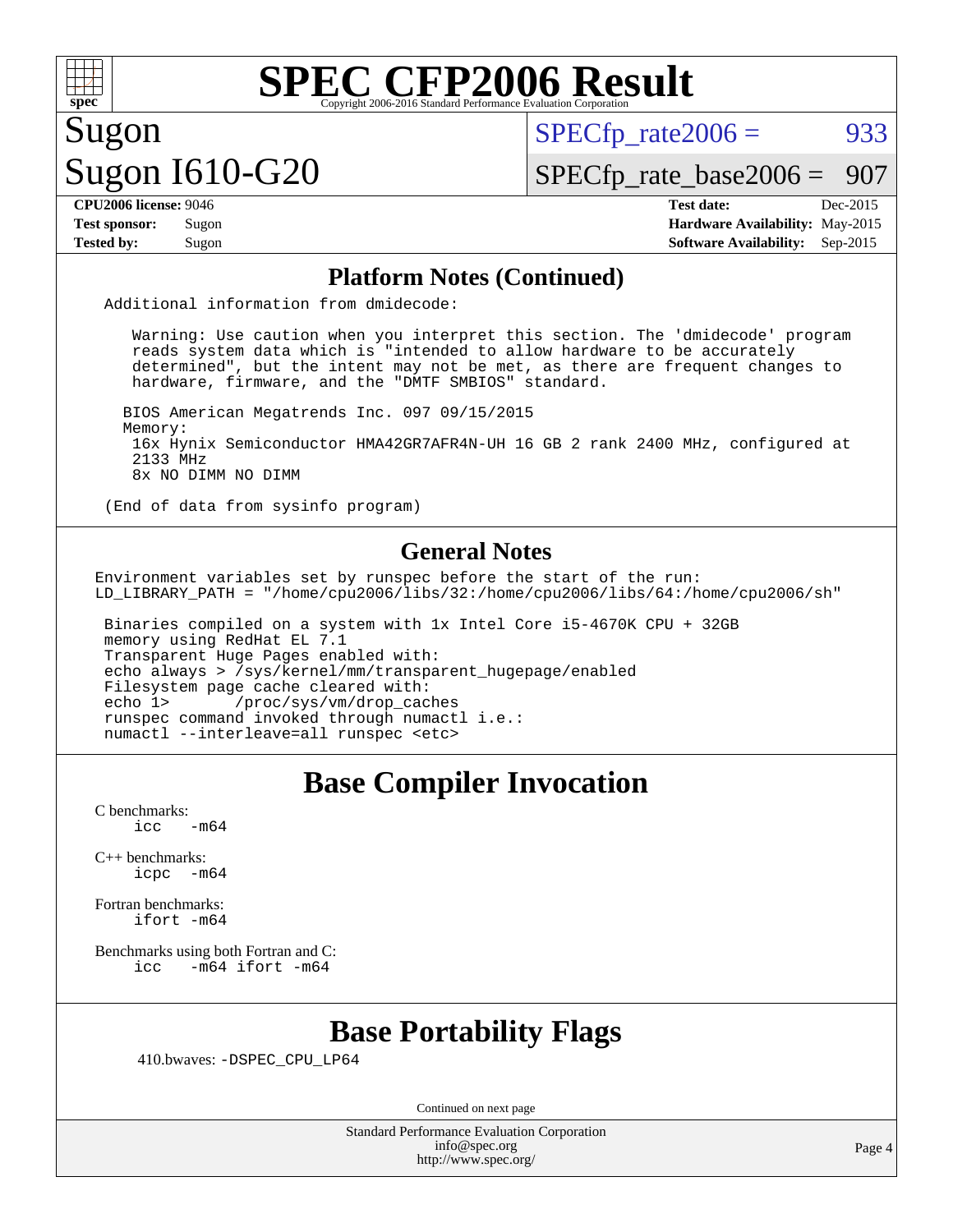

Sugon Sugon I610-G20  $SPECTp\_rate2006 = 933$ 

[SPECfp\\_rate\\_base2006 =](http://www.spec.org/auto/cpu2006/Docs/result-fields.html#SPECfpratebase2006) 907

| <b>CPU2006 license: 9046</b> |          |  |  |
|------------------------------|----------|--|--|
| <b>Test sponsor:</b>         | Sugon    |  |  |
| Tested hv•                   | $S11$ on |  |  |

**[CPU2006 license:](http://www.spec.org/auto/cpu2006/Docs/result-fields.html#CPU2006license)** 9046 **[Test date:](http://www.spec.org/auto/cpu2006/Docs/result-fields.html#Testdate)** Dec-2015 **[Hardware Availability:](http://www.spec.org/auto/cpu2006/Docs/result-fields.html#HardwareAvailability)** May-2015 **[Tested by:](http://www.spec.org/auto/cpu2006/Docs/result-fields.html#Testedby)** Sugon **[Software Availability:](http://www.spec.org/auto/cpu2006/Docs/result-fields.html#SoftwareAvailability)** Sep-2015

## **[Base Portability Flags \(Continued\)](http://www.spec.org/auto/cpu2006/Docs/result-fields.html#BasePortabilityFlags)**

| 416.gamess: -DSPEC_CPU_LP64                |                                                                |
|--------------------------------------------|----------------------------------------------------------------|
| 433.milc: -DSPEC CPU LP64                  |                                                                |
| 434.zeusmp: -DSPEC_CPU_LP64                |                                                                |
| 435.gromacs: -DSPEC_CPU_LP64 -nofor_main   |                                                                |
| 436.cactusADM: -DSPEC CPU LP64 -nofor main |                                                                |
| 437.leslie3d: -DSPEC CPU LP64              |                                                                |
| 444.namd: - DSPEC_CPU_LP64                 |                                                                |
| 447.dealII: -DSPEC_CPU LP64                |                                                                |
| 450.soplex: -DSPEC_CPU_LP64                |                                                                |
| 453.povray: -DSPEC_CPU_LP64                |                                                                |
| 454.calculix: -DSPEC CPU LP64 -nofor main  |                                                                |
| 459.GemsFDTD: -DSPEC CPU LP64              |                                                                |
| 465.tonto: - DSPEC CPU LP64                |                                                                |
| 470.1bm: - DSPEC CPU LP64                  |                                                                |
|                                            | 481.wrf: -DSPEC_CPU_LP64 -DSPEC_CPU_CASE_FLAG -DSPEC_CPU_LINUX |
| 482.sphinx3: -DSPEC CPU LP64               |                                                                |

### **[Base Optimization Flags](http://www.spec.org/auto/cpu2006/Docs/result-fields.html#BaseOptimizationFlags)**

[C benchmarks](http://www.spec.org/auto/cpu2006/Docs/result-fields.html#Cbenchmarks):

[-xCORE-AVX2](http://www.spec.org/cpu2006/results/res2016q1/cpu2006-20160103-38542.flags.html#user_CCbase_f-xAVX2_5f5fc0cbe2c9f62c816d3e45806c70d7) [-ipo](http://www.spec.org/cpu2006/results/res2016q1/cpu2006-20160103-38542.flags.html#user_CCbase_f-ipo) [-O3](http://www.spec.org/cpu2006/results/res2016q1/cpu2006-20160103-38542.flags.html#user_CCbase_f-O3) [-no-prec-div](http://www.spec.org/cpu2006/results/res2016q1/cpu2006-20160103-38542.flags.html#user_CCbase_f-no-prec-div) [-opt-prefetch](http://www.spec.org/cpu2006/results/res2016q1/cpu2006-20160103-38542.flags.html#user_CCbase_f-opt-prefetch) [-auto-p32](http://www.spec.org/cpu2006/results/res2016q1/cpu2006-20160103-38542.flags.html#user_CCbase_f-auto-p32) [-ansi-alias](http://www.spec.org/cpu2006/results/res2016q1/cpu2006-20160103-38542.flags.html#user_CCbase_f-ansi-alias) [-opt-mem-layout-trans=3](http://www.spec.org/cpu2006/results/res2016q1/cpu2006-20160103-38542.flags.html#user_CCbase_f-opt-mem-layout-trans_a7b82ad4bd7abf52556d4961a2ae94d5)

[C++ benchmarks:](http://www.spec.org/auto/cpu2006/Docs/result-fields.html#CXXbenchmarks)

#### [-xCORE-AVX2](http://www.spec.org/cpu2006/results/res2016q1/cpu2006-20160103-38542.flags.html#user_CXXbase_f-xAVX2_5f5fc0cbe2c9f62c816d3e45806c70d7) [-ipo](http://www.spec.org/cpu2006/results/res2016q1/cpu2006-20160103-38542.flags.html#user_CXXbase_f-ipo) [-O3](http://www.spec.org/cpu2006/results/res2016q1/cpu2006-20160103-38542.flags.html#user_CXXbase_f-O3) [-no-prec-div](http://www.spec.org/cpu2006/results/res2016q1/cpu2006-20160103-38542.flags.html#user_CXXbase_f-no-prec-div) [-opt-prefetch](http://www.spec.org/cpu2006/results/res2016q1/cpu2006-20160103-38542.flags.html#user_CXXbase_f-opt-prefetch) [-auto-p32](http://www.spec.org/cpu2006/results/res2016q1/cpu2006-20160103-38542.flags.html#user_CXXbase_f-auto-p32) [-ansi-alias](http://www.spec.org/cpu2006/results/res2016q1/cpu2006-20160103-38542.flags.html#user_CXXbase_f-ansi-alias) [-opt-mem-layout-trans=3](http://www.spec.org/cpu2006/results/res2016q1/cpu2006-20160103-38542.flags.html#user_CXXbase_f-opt-mem-layout-trans_a7b82ad4bd7abf52556d4961a2ae94d5)

[Fortran benchmarks](http://www.spec.org/auto/cpu2006/Docs/result-fields.html#Fortranbenchmarks):

[-xCORE-AVX2](http://www.spec.org/cpu2006/results/res2016q1/cpu2006-20160103-38542.flags.html#user_FCbase_f-xAVX2_5f5fc0cbe2c9f62c816d3e45806c70d7) [-ipo](http://www.spec.org/cpu2006/results/res2016q1/cpu2006-20160103-38542.flags.html#user_FCbase_f-ipo) [-O3](http://www.spec.org/cpu2006/results/res2016q1/cpu2006-20160103-38542.flags.html#user_FCbase_f-O3) [-no-prec-div](http://www.spec.org/cpu2006/results/res2016q1/cpu2006-20160103-38542.flags.html#user_FCbase_f-no-prec-div) [-opt-prefetch](http://www.spec.org/cpu2006/results/res2016q1/cpu2006-20160103-38542.flags.html#user_FCbase_f-opt-prefetch)

[Benchmarks using both Fortran and C](http://www.spec.org/auto/cpu2006/Docs/result-fields.html#BenchmarksusingbothFortranandC):

```
-xCORE-AVX2 -ipo -O3 -no-prec-div -opt-prefetch -auto-p32
-ansi-alias -opt-mem-layout-trans=3
```
### **[Peak Compiler Invocation](http://www.spec.org/auto/cpu2006/Docs/result-fields.html#PeakCompilerInvocation)**

[C benchmarks](http://www.spec.org/auto/cpu2006/Docs/result-fields.html#Cbenchmarks):  $\text{icc}$   $-\text{m64}$ 

[C++ benchmarks \(except as noted below\):](http://www.spec.org/auto/cpu2006/Docs/result-fields.html#CXXbenchmarksexceptasnotedbelow) [icpc -m64](http://www.spec.org/cpu2006/results/res2016q1/cpu2006-20160103-38542.flags.html#user_CXXpeak_intel_icpc_64bit_bedb90c1146cab66620883ef4f41a67e)

450.soplex: [icpc -m32 -L/opt/intel/compilers\\_and\\_libraries\\_2016/linux/compiler/lib/ia32\\_lin](http://www.spec.org/cpu2006/results/res2016q1/cpu2006-20160103-38542.flags.html#user_peakCXXLD450_soplex_intel_icpc_b4f50a394bdb4597aa5879c16bc3f5c5)

[Fortran benchmarks](http://www.spec.org/auto/cpu2006/Docs/result-fields.html#Fortranbenchmarks): [ifort -m64](http://www.spec.org/cpu2006/results/res2016q1/cpu2006-20160103-38542.flags.html#user_FCpeak_intel_ifort_64bit_ee9d0fb25645d0210d97eb0527dcc06e)

Continued on next page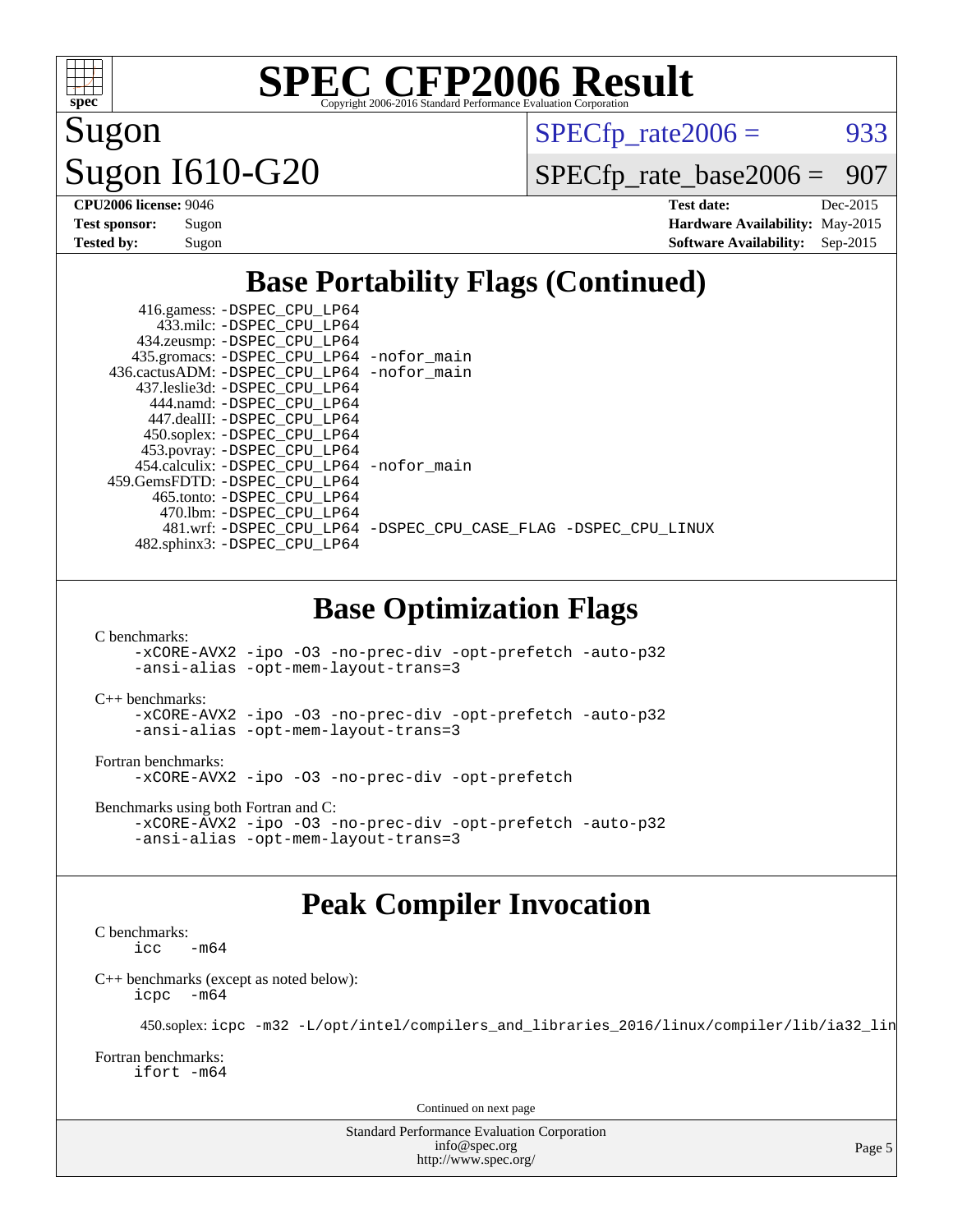

Sugon Sugon I610-G20  $SPECTp\_rate2006 = 933$ 

[SPECfp\\_rate\\_base2006 =](http://www.spec.org/auto/cpu2006/Docs/result-fields.html#SPECfpratebase2006) 907

**[CPU2006 license:](http://www.spec.org/auto/cpu2006/Docs/result-fields.html#CPU2006license)** 9046 **[Test date:](http://www.spec.org/auto/cpu2006/Docs/result-fields.html#Testdate)** Dec-2015 **[Test sponsor:](http://www.spec.org/auto/cpu2006/Docs/result-fields.html#Testsponsor)** Sugon **[Hardware Availability:](http://www.spec.org/auto/cpu2006/Docs/result-fields.html#HardwareAvailability)** May-2015 **[Tested by:](http://www.spec.org/auto/cpu2006/Docs/result-fields.html#Testedby)** Sugon **[Software Availability:](http://www.spec.org/auto/cpu2006/Docs/result-fields.html#SoftwareAvailability)** Sep-2015

# **[Peak Compiler Invocation \(Continued\)](http://www.spec.org/auto/cpu2006/Docs/result-fields.html#PeakCompilerInvocation)**

[Benchmarks using both Fortran and C](http://www.spec.org/auto/cpu2006/Docs/result-fields.html#BenchmarksusingbothFortranandC): [icc -m64](http://www.spec.org/cpu2006/results/res2016q1/cpu2006-20160103-38542.flags.html#user_CC_FCpeak_intel_icc_64bit_0b7121f5ab7cfabee23d88897260401c) [ifort -m64](http://www.spec.org/cpu2006/results/res2016q1/cpu2006-20160103-38542.flags.html#user_CC_FCpeak_intel_ifort_64bit_ee9d0fb25645d0210d97eb0527dcc06e)

## **[Peak Portability Flags](http://www.spec.org/auto/cpu2006/Docs/result-fields.html#PeakPortabilityFlags)**

| 410.bwaves: -DSPEC CPU LP64                  |                                                                |
|----------------------------------------------|----------------------------------------------------------------|
| 416.gamess: -DSPEC_CPU_LP64                  |                                                                |
| 433.milc: -DSPEC CPU LP64                    |                                                                |
| 434.zeusmp: -DSPEC_CPU_LP64                  |                                                                |
| 435.gromacs: -DSPEC_CPU_LP64 -nofor_main     |                                                                |
| 436.cactusADM: - DSPEC CPU LP64 - nofor main |                                                                |
| 437.leslie3d: -DSPEC CPU LP64                |                                                                |
| 444.namd: -DSPEC CPU LP64                    |                                                                |
| 447.dealII: -DSPEC CPU LP64                  |                                                                |
| 450.soplex: -D_FILE_OFFSET_BITS=64           |                                                                |
| 453.povray: -DSPEC_CPU_LP64                  |                                                                |
| 454.calculix: - DSPEC CPU LP64 - nofor main  |                                                                |
| 459.GemsFDTD: -DSPEC CPU LP64                |                                                                |
| 465.tonto: - DSPEC CPU LP64                  |                                                                |
| 470.1bm: - DSPEC CPU LP64                    |                                                                |
|                                              | 481.wrf: -DSPEC CPU LP64 -DSPEC CPU CASE FLAG -DSPEC CPU LINUX |
| 482.sphinx3: -DSPEC CPU LP64                 |                                                                |

# **[Peak Optimization Flags](http://www.spec.org/auto/cpu2006/Docs/result-fields.html#PeakOptimizationFlags)**

[C benchmarks](http://www.spec.org/auto/cpu2006/Docs/result-fields.html#Cbenchmarks):

 433.milc: basepeak = yes  $470$ .lbm: basepeak = yes

482.sphinx3: basepeak = yes

```
C++ benchmarks:
```

```
 444.namd: -xCORE-AVX2(pass 2) -prof-gen:threadsafe(pass 1)
         -i\text{po}(pass 2) -\overline{O}3(pass 2)-no-prec-div(pass 2)
         -par-num-threads=1(pass 1) -opt-mem-layout-trans=3(pass 2)
         -prof-use(pass 2) -fno-alias -auto-ilp32
```
447.dealII: basepeak = yes

```
 450.soplex: -xCORE-AVX2(pass 2) -prof-gen:threadsafe(pass 1)
         -ipo(pass 2) -O3(pass 2) -no-prec-div(pass 2)
         -par-num-threads=1(pass 1) -opt-mem-layout-trans=3(pass 2)
         -prof-use(pass 2) -opt-malloc-options=3
```
Continued on next page

```
Standard Performance Evaluation Corporation
              info@spec.org
           http://www.spec.org/
```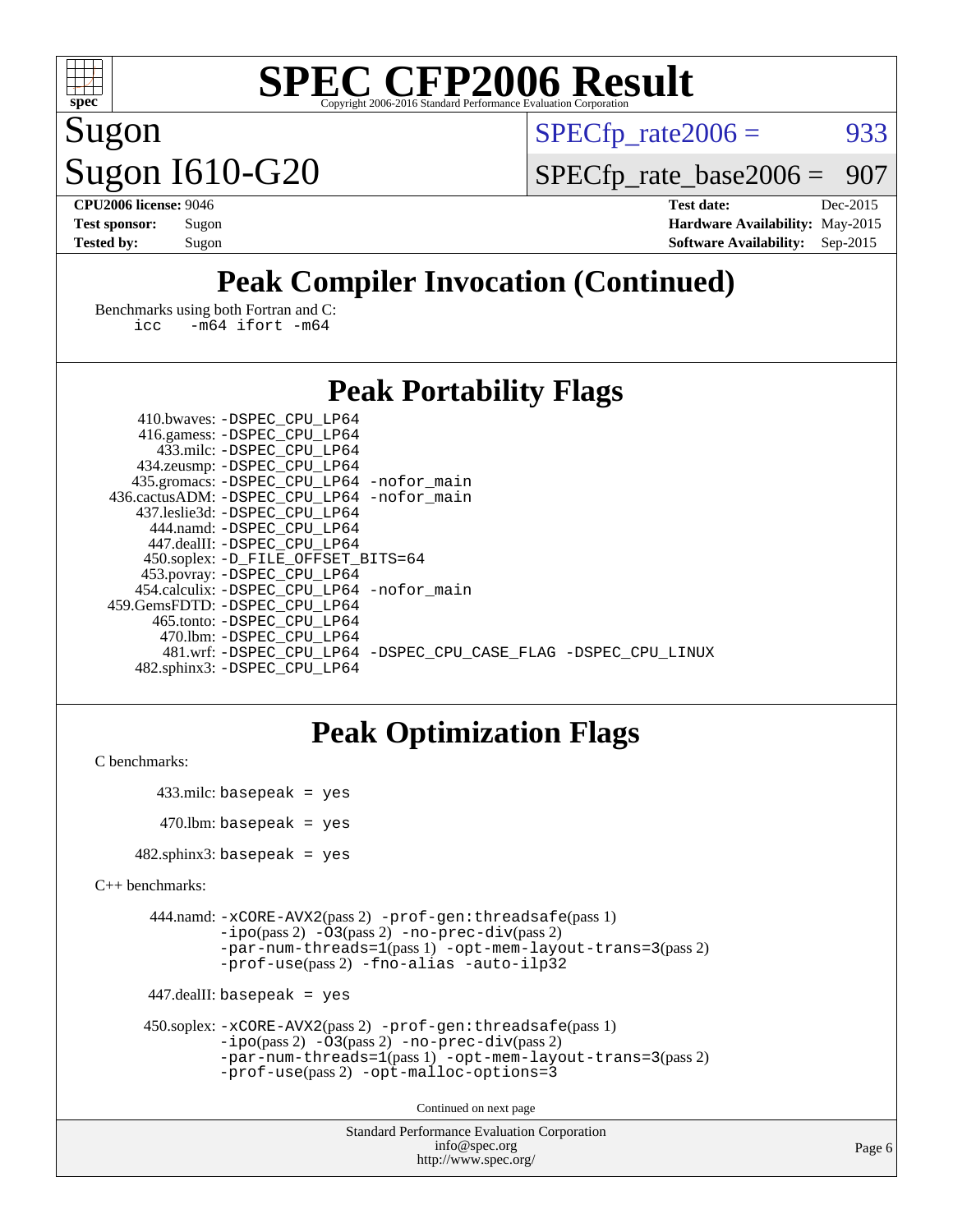

 $SPECTp\_rate2006 = 933$ 

# Sugon Sugon I610-G20

[SPECfp\\_rate\\_base2006 =](http://www.spec.org/auto/cpu2006/Docs/result-fields.html#SPECfpratebase2006) 907

| <b>CPU2006 license: 9046</b> |       |  |  |
|------------------------------|-------|--|--|
| <b>Test sponsor:</b>         | Sugon |  |  |
| <b>Tested by:</b>            | Sugon |  |  |

**[CPU2006 license:](http://www.spec.org/auto/cpu2006/Docs/result-fields.html#CPU2006license)** 9046 **[Test date:](http://www.spec.org/auto/cpu2006/Docs/result-fields.html#Testdate)** Dec-2015 **[Hardware Availability:](http://www.spec.org/auto/cpu2006/Docs/result-fields.html#HardwareAvailability)** May-2015 **[Software Availability:](http://www.spec.org/auto/cpu2006/Docs/result-fields.html#SoftwareAvailability)** Sep-2015

# **[Peak Optimization Flags \(Continued\)](http://www.spec.org/auto/cpu2006/Docs/result-fields.html#PeakOptimizationFlags)**

```
 453.povray: -xCORE-AVX2(pass 2) -prof-gen:threadsafe(pass 1)
                  -i\text{po}(pass 2) -\overset{\sim}{O}3(pass 2)-no-prec-div(pass 2)
                  -par-num-threads=1(pass 1) -opt-mem-layout-trans=3(pass 2)
                  -prof-use(pass 2) -unroll4 -ansi-alias
   Fortran benchmarks: 
         410.bwaves: basepeak = yes
         416.gamess: -xCORE-AVX2(pass 2) -prof-gen:threadsafe(pass 1)
                  -ipo(pass 2) -O3(pass 2) -no-prec-div(pass 2)
                  -par-num-threads=1(pass 1) -prof-use(pass 2) -unroll2
                  -inline-level=0 -scalar-rep-
         434.zeusmp: basepeak = yes
         437.leslie3d: basepeak = yes
     459.GemsFDTD: basepeak = yes
           465.tonto: -xCORE-AVX2(pass 2) -prof-gen:threadsafe(pass 1)
                  -no-prec-div(pass 2)-par-num-threads=1(pass 1) -prof-use(pass 2) -unroll4 -auto
                  -inline-calloc -opt-malloc-options=3
   Benchmarks using both Fortran and C: 
        435.gromacs: -xCORE-AVX2(pass 2) -prof-gen:threadsafe(pass 1)
                  -ipo(pass 2) -O3(pass 2) -no-prec-div(pass 2)
                  -par-num-threads=1(pass 1) -opt-mem-layout-trans=3(pass 2)
                  -prof-use(pass 2) -opt-prefetch -auto-ilp32
    436.cactusADM: basepeak = yes454.calculix: basepeak = yes
           481.wrf: basepeak = yes
                        The flags files that were used to format this result can be browsed at
http://www.spec.org/cpu2006/flags/Intel-ic16.0-official-linux64.html
http://www.spec.org/cpu2006/flags/Sugon-Platform-Settings-V1.2-HSW-revA.20141203.html
```
You can also download the XML flags sources by saving the following links: <http://www.spec.org/cpu2006/flags/Intel-ic16.0-official-linux64.xml> <http://www.spec.org/cpu2006/flags/Sugon-Platform-Settings-V1.2-HSW-revA.20141203.xml>